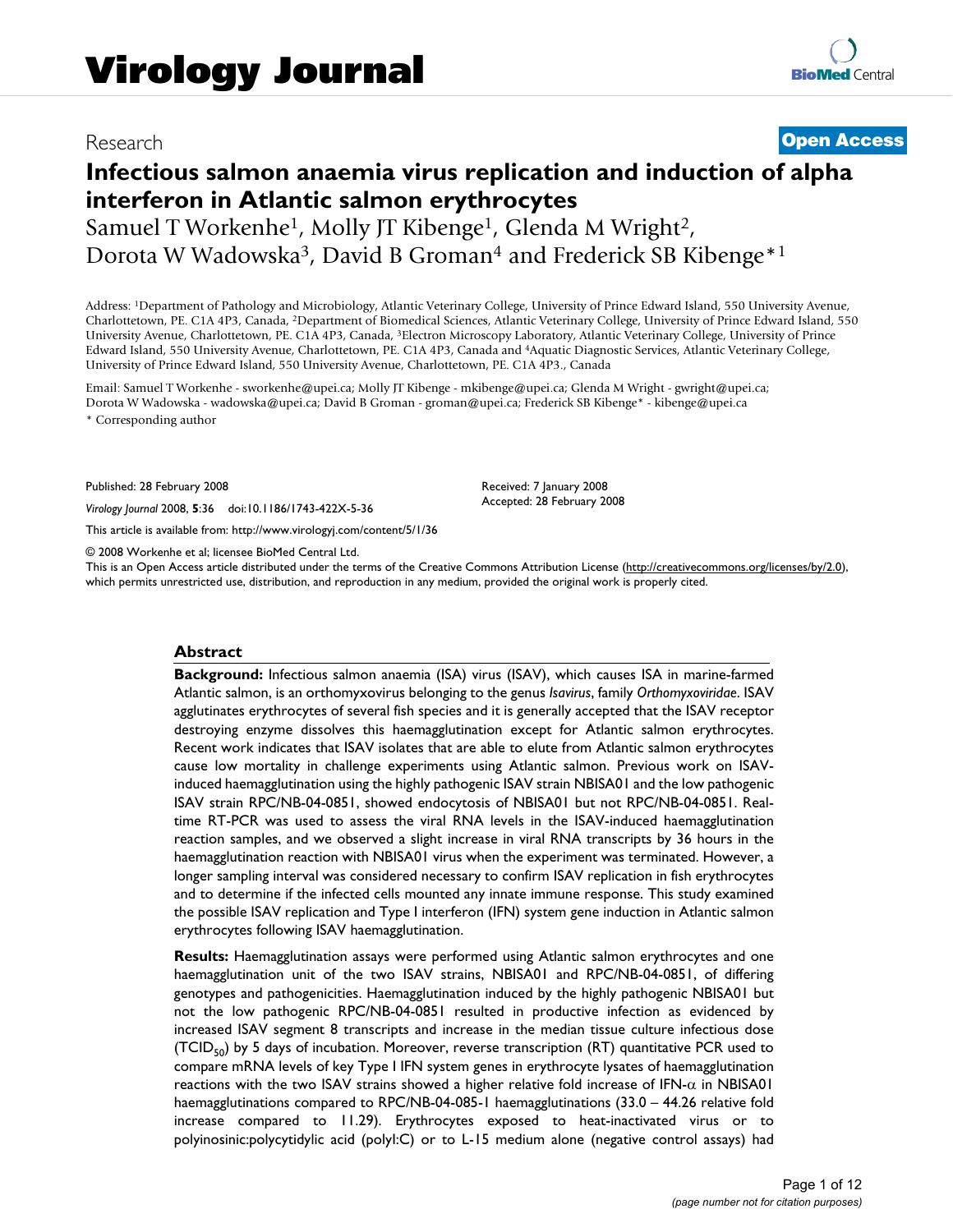minimal late induction (<3.5 relative fold increase) of STAT1 and/or ISG15 and Mx genes, whereas erythrocytes exposed to UV-inactivated virus lacked any cytokine induction.

**Conclusion:** ISAV-induced haemagglutination by a highly pathogenic virus strain results in virus uptake and productive infection of Atlantic salmon erythrocytes accompanied by significant induction of IFN- $\alpha$ . This study also highlights the critical role of ISAV strain variation in the initial stages of the virus-cell interaction during haemagglutination, and possibly in the pathogenesis of ISA. Moreover, the study shows for the first time that fish erythrocytes immunologically respond to ISAV infection.

# **Background**

Infectious salmon anaemia (ISA) is a highly fatal viral disease affecting marine-farmed Atlantic salmon (*Salmo salar* L). This fish disease is caused by ISA virus (ISAV), a fish orthomyxovirus assigned to the genus *Isavirus* within the family *Orthomyxoviridae* [1]. The ISAV strains are enveloped particles of 90–140 nm diameter with surface projections consisting of a combined haemagglutininesterase (HE) protein [2] and a separate fusion (F) protein [3]. The genome is composed of eight segments of linear, single-stranded negative sense RNA ranging in length from 1.0 to 2.4 kb with a total molecular size of approximately 14.3 kb [4].

The clinical disease caused by ISAV in marine-farmed Atlantic salmon is associated with anaemia [5], which is hypothesized to be linked with uptake of virus-coated erythrocytes by immune cells [6]. The fish erythrocytes would probably be coated with ISAV through interaction of the cellular sialic acid receptors and the viral HE glycoprotein as occurs during the haemagglutination reaction. ISAV haemagglutination of fish erythrocytes, similar to influenza A virus haemagglutination of avian and mammalian erythrocytes, involves three independent phenomena: [1] adsorption of viruses at the erythrocyte membrane, [2] subsequent elution [7-9], which is not always complete, and [3] uptake of viruses by the erythrocytes [10,11]. For ISAV, elution from erythrocytes was originally reported to occur with erythrocytes of several fish species except Atlantic salmon [7] in which the virus causes a natural clinical disease (as reviewed in [12]). However, recent work indicates that ISAV isolates that are able to elute from Atlantic salmon erythrocytes cause low mortality in challenge experiments using Atlantic salmon [13]. In our previous work on ISAV-induced haemagglutination using the highly pathogenic NBISA01 and the low pathogenic RPC/NB 04-0851, only NBISA01 was taken up by the erythrocytes from Atlantic salmon and rainbow trout (*Oncorhynchus mykiss*) [11]. In contrast, the uptake of influenza A virus by avian and mammalian erythrocytes via pinocytosis was non-specific [10] indicating a lack of involvement of virus strain-specific differences such as pathogenicity level. This suggested to us that the lack of dissolution of pathogenic ISAV-induced haemagglutination of Atlantic salmon erythrocytes favours endocytosis of the virus particles by the erythrocytes [11] and this phenomenon may contribute to the anaemia in ISA.

Members of the family *Orthomyxoviridae* are known to have a nuclear replication phase [1]. Enucleated BS-C-1 cells have been shown to be non-permissive for replication of influenza A viruses [14]. By inference, mature mammalian erythrocytes, which are enucleated, are also non-permissive for replication of influenza A viruses. In the case of the nucleated avian (turkey or chicken) erythrocytes, haemagglutination by avian influenza A virus resulted only in *de novo* synthesis of viral proteins but not production of new infectious virus [15]. We previously used real-time RT-PCR to assess the viral RNA levels in the ISAV-induced haemagglutination reaction samples, and observed a slight increase in viral RNA transcripts by 36 hours in the haemagglutination reaction with NBISA01 virus when the experiment was terminated [11]. However, a longer sampling interval was considered necessary to confirm ISAV replication in fish erythrocytes and to determine if the infected cells mounted any innate immune response.

The Type I IFN system constitutes the major antiviral defence mechanism in the innate immune system of mammals as well as fish [16]. Most cell types are able to detect viral replication dsRNA intermediates and respond by secretion of IFN, which then uses the JAK/STAT signalling pathway to stimulate induction of the components of the Type I IFN system genes such as Mx, ISG15 and STAT1 [17]. Atlantic salmon organs and the macrophage-like fish cell line TO [18] respond to ISAV infection by up-regulating the expression of key Type I IFN system genes [19]. The limited immunological studies on the nucleated fish erythrocytes suggest that they possess a certain level of immune functions; the mature erythrocyte populations of rainbow trout were shown to surround macrophages phagocytosing *Candida albicans* and to secrete cytokinelike macrophage inhibitory factors [20]. However, there is no report of IFN induction in intact erythrocytes either in fish or avian or mammalian species.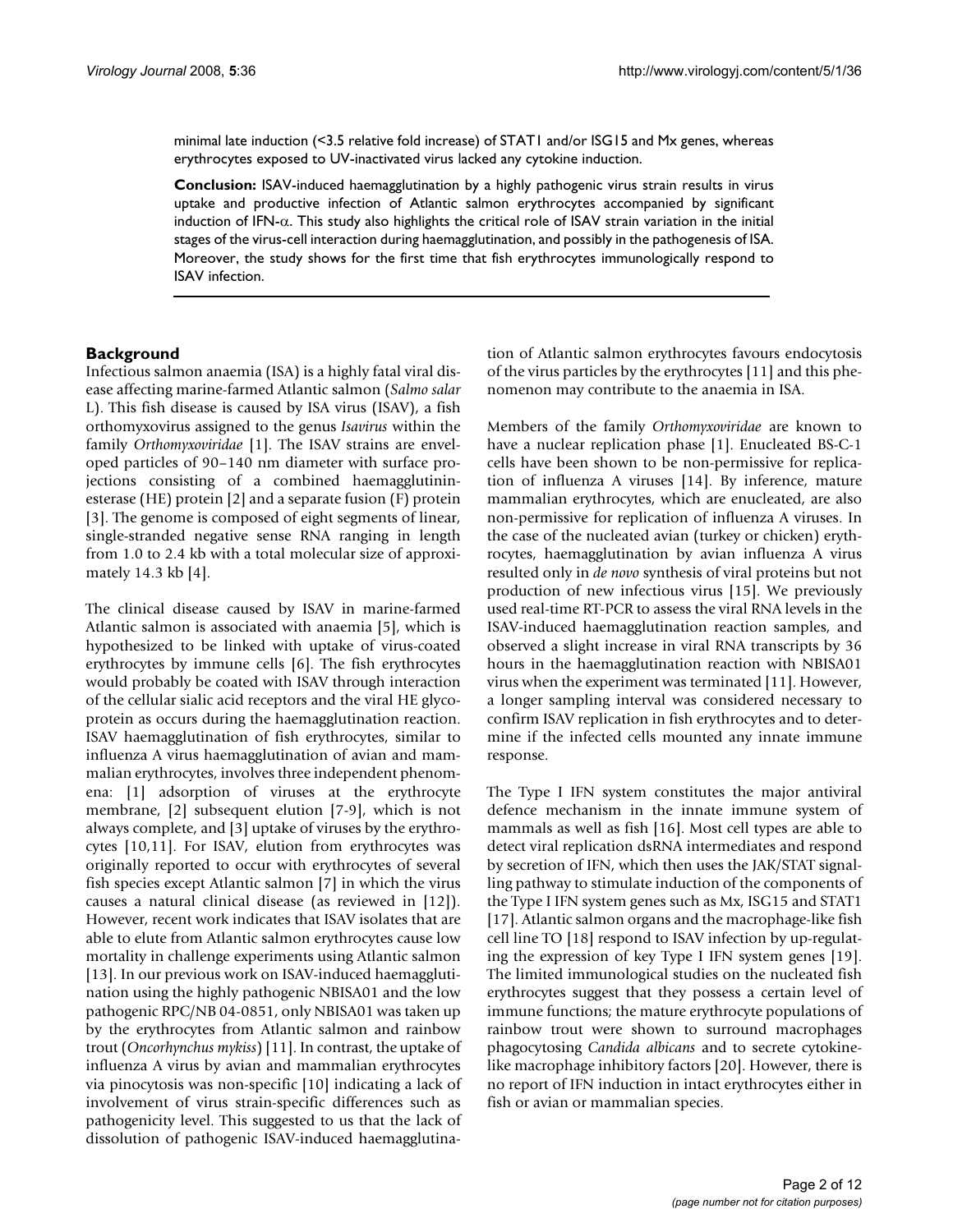The goal of this study was to determine whether ISAV uptake by fish erythrocytes results in a productive infection and, if so, whether there is any effect of differences in the pathogenicity level of the virus on the cellular response. This information is needed to further clarify the pathogenesis of the clinical disease in fish. In order to obtain information on the putative associated innate immune response in erythrocytes, we used reverse transcription (RT) quantitative PCR assays with SYBR Green chemistry to evaluate mRNA levels of Type I IFN system genes IFN-α, Mx, ISG15, STAT1 and PKZ at regular intervals up to 5 days following virus-induced haemagglutination.

# **Results**

# *ISAV replicates in Atlantic salmon erythrocytes*

Haemagglutination by pathogenic ISAV is associated with endocytosis of the virus particles, which seems to be consistent with virus infection [11]. To determine whether ISAV endocytosis by fish erythrocytes results in a productive infection, and to further analyze the differences between virus strains of differing pathogenicity, we monitored the haemagglutination assays with NBISA01 and RPC/NB-04-085-1 strains for transcription of viral genes on ISAV segment 8 using real-time RT-PCR. In the previous report, the haemagglutination assays were carried out with  $10^{9.75}$  TCID<sub>50</sub>/ml for NBISA01 and  $10^{4.25}$  TCID<sub>50</sub>/ml for RPC/NB-04-085-1 [11]. In order to use an equal number of haemagglutination (HA) units in the present study, the HA units of the stock virus preparations were determined, and all haemagglutination assays used 1 HA unit of virus preparation. For NBISA01, 1 HA unit contained  $10^{8.45}$  TCID<sub>50</sub> and had a cycle threshold (Ct) value of 26.57, whereas for RPC/NB-04-085-1, 1 HA unit contained  $10^{5.75}$  TCID<sub>50</sub> and had a Ct value of 20.39. Thus, the present study, by using the standard 1 HA unit in haemagglutination assays, had less NBISA01 virus but more RPC/ NB-04-085-1 virus content in each haemagglutination reaction than in our previous study [11]. It was possible to maintain the erythrocytes viable for up to 5 days in haemagglutination assays in the present study by changing the medium of the haemagglutination assay from PBS to L-15 growth medium. The real-time RT-PCR data for quantification of viral transcripts are presented in Table 1. All the Ct values were confirmed to be for positive amplicons by melting curve analysis. Agarose gel electrophoresis of the RT-PCR products also confirmed virus-specific amplification for NBISA01 and RPC/NB-04-085-1, whereas Atlantic salmon erythrocytes without virus, which were incubated in L-15 medium alongside the haemagglutinations as a negative control showed no virusspecific amplification by both melting curve analysis and agarose gel electrophoresis (data not shown). The Ct values for the highly pathogenic NBISA01 strain show a steady decline from the 0 hour (26.57  $\pm$  0.14) to day 5  $(20.48 \pm 0.29)$  indicating an increase in viral gene transcription. To confirm if the decrease in Ct value was from newly synthesized viral mRNA we used oligodT primers for cDNA synthesis followed by real-time PCR amplification. A similar decrease in Ct value from 0 hour (22.22  $\pm$ 0.05) to day 5 (19.29  $\pm$  0.12) was observed. In this case, the Ct value of 22.22 at time 0, at which no viral mRNA should be present, was attributed to residual transcripts in the viral inocula which were cell culture lysates. For a PCR reaction with 100% efficiency, a 3.3 Ct difference between two samples is equal to a 10-fold difference in starting sample concentration [21]. The F5/R5 primer pair used in the present study has an amplification efficiency of 96.842%. Thus the changes in the Ct values for NBISA01 at each sampling point beginning at day 2 (for the onestep RT-PCR using F5/R5) or day 3 (for two-step RT-PCR with RT primed with oligodT and PCR primed using F5/ R5) corresponded to more than 10-fold increase in amplicons in the starting sample concentrations from that of the 0 hour, suggesting that there was *de novo* synthesis of viral RNA in the erythrocytes of Atlantic salmon. In contrast, the low pathogenic RPC/NB-04-085-1 strain showed no significant change in the Ct values for any time point (Table 1), indicating absence of virus replication.

|  |  |  |  | Table 1: Transcript levels of viral genes on ISAV segment 8 in extended haemagglutination assays <sup>1</sup> |  |
|--|--|--|--|---------------------------------------------------------------------------------------------------------------|--|
|--|--|--|--|---------------------------------------------------------------------------------------------------------------|--|

| Sampling points in days | NBISA01 haemagglutination                 | RPC/NB-04-085-1 haemagglutination                       |                                           |
|-------------------------|-------------------------------------------|---------------------------------------------------------|-------------------------------------------|
|                         | One-step RT-PCR with F5/R5 primer<br>pair | RT with oligodT primer & PCR with F5/<br>R5 primer pair | One-step RT-PCR with F5/R5 primer<br>pair |
| $\mathbf 0$             | $26.57 \pm 0.14$                          | $22.22 \pm 0.05$                                        | $20.39 \pm 0.21$                          |
|                         | $24.43 \pm 0.15$                          | $20.63 \pm 0.05$                                        | $21.23 \pm 0.15$                          |
| $\overline{2}$          | $22.25 \pm 0.21*$                         | $19.40 \pm 0.02$                                        | $20.46 \pm 0.26$                          |
| 3                       | $21.51 \pm 0.33*$                         | $18.31 \pm 0.02$ *                                      | $20.76 \pm 0.36$                          |
| $\overline{4}$          | $21.04 \pm 0.40*$                         | $18.67 \pm 0.27$ *                                      | $20.27 \pm 0.22$                          |
| 5                       | $20.48 \pm 0.29$ *                        | $19.29 \pm 0.12^*$                                      | $20.55 \pm 0.29$                          |

 $^{\dagger}$ Ct values are average  $\pm$  SD of triplicate observation.

\*denotes more than 3.3 Ct difference in the starting sample concentrations from that of the 0 hour.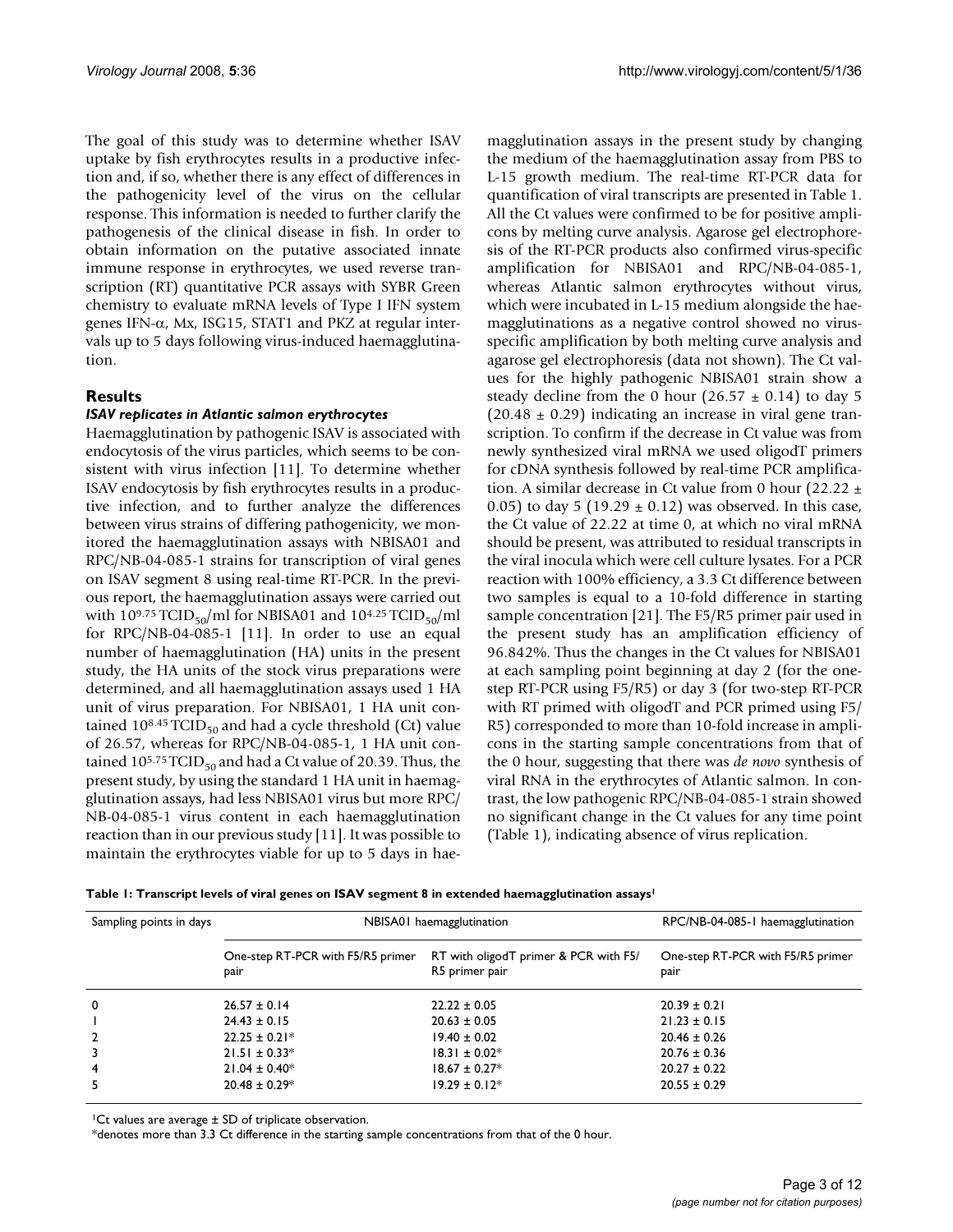We examined if the *de novo* synthesis of viral RNA by NBISA01 in the erythrocytes of Atlantic salmon was accompanied with production of new infectious virus by titrating the haemagglutination reactions on the TO cell line, which is highly permissive for ISAV [18,22]. For this, the haemagglutination reactions were sampled at 0, 3 and 5 days post-haemagglutination and 10-fold dilutions of each sample were inoculated on TO cell monolayers in quadruplicate. The 0 hour sample showed a  $TCID_{50}$  of  $10^{7.0 \pm 0.433}$ /ml and day 3 sample showed a TCID<sub>50</sub> of  $10^{6.92 \pm 0.143}$ /ml while the day 5 sample had a TCID<sub>50</sub> of  $10^{7.75 \pm 0.25}$ /ml, demonstrating a 0.75 log<sub>10</sub> increase in virus titre by day 5. This indicated a productive infection during ISAV-induced haemagglutination with the highly pathogenic NBISA01 virus. The significant decrease in Ct value in contrast to the small increase in virus titre is attributed to differences in sensitivity between the two assays used here to demonstrate virus replication, and to the limited viral replication possible during the haemagglutination reaction.

### *ISAV-induced haemagglutination induces IFN-*α *in fish erythrocytes*

It is generally accepted that key proteins of the Type I IFN system are induced during ISAV infection but they are unable to inhibit the replication of ISAV *in vitro* and *in vivo* [19]. Constitutive expression in CHSE-214 cells of Atlantic salmon IFN-induced Mx1 protein does, however, confer resistance to ISAV [23]. Moreover, recently, the ISAV segment 7 ORF1 product was reported to be an IFN-signalling antagonist that enables the virus to counteract IFN-induced antiviral proteins of the host, a function similar to that of the non-structural (NS1) protein encoded by segment 8 of influenza A virus [24]. To determine whether fish erythrocytes mount any cytokine response to ISAV during haemagglutination, and to show the effect of virus replication on the quality of the response, we used quantitative RT-PCR assays to evaluate mRNA levels of key Type I IFN system genes IFN-α, Mx, ISG15, STAT1, and PKZ at regular intervals during haemagglutination reactions using native virus and virus inactivated by exposure either to UV light or to heat. The data are summarized in Figures 1 and 2. The data show that the highly pathogenic NBISA01 virus had a higher relative fold increase for IFNα transcripts than the less pathogenic RPC/NB-04-085-1 virus that did not replicate in erythrocytes. NBISA01 haemagglutinations showed increased IFN- $\alpha$  transcript levels, with a biphasic peak at day 1 (44.26  $\pm$  1.95) and day 3  $(33.0 \pm 5.4)$  (Fig. 1A). In contrast, the RPC/NB-04-085-1 haemagglutinations showed a moderate increase by day 2  $(11.29 \pm 2.59)$  (Fig. 1B). NBISA01 induced haemagglutinations had a statistically significant ( $p < 0.05$ ) mean fold increase compared to RPC/NB-04-085-1 haemagglutinations at all sampling days except day 4. The Mx transcript levels in the NBISA01 haemagglutinations were moderate

with a maximum by day  $3(8.71 \pm 1.33)$  (Fig. 1A). Surprisingly the Mx transcript levels in the RPC/NB-04-085-1 haemagglutinations had a statistically significant ( $p <$ 0.05) mean fold increase compared to NBISA01 haemagglutinations at all sampling days except day 3. ISG15 transcripts had a similar maximum peak for erythrocytes haemagglutinated with either NBISA01 or RPC/NB-04- 085-1, except that the peak was by day 3 for NBISA01 where there was a statistically significant mean fold increase compared to RPC/NB-04-085-1. For RPC/NB-04- 085-1, days 1, 4, and 5 showed statistically significant mean fold increases of ISG15 compared to NBISA01. STAT1 is a signal transducer and activator of transcription involved in the JAK/STAT signalling for IFN response (reviewed in [17]). NBISA01 haemagglutinations showed up-regulation of STAT1 by day 3 (7.42  $\pm$  0.98). In contrast, RPC/NB-04-085-1 haemagglutinations showed a more stable up-regulation from day 2 to day 5 (Figs 1A and 1B) and statistically significant mean fold increase compared to NBISA01 at all the days except day 3. PKR is the most studied member of the alpha subunit of eukaryotic initiation factor-2 $\alpha$  (eIF-2 $\alpha$ )-specific kinase subfamily. It is a serine/threonine characterized by two kinase activities: autophosphorylation in response to binding of dsRNA with high affinity and ssRNA with low affinity, and phosphorylation of eIF-2α to impair protein synthesis during virus infection [17]. In addition, PKR has a role in signal transduction control through IκB/NF-κB pathway. NBISA01 haemagglutination showed increase in PKZ transcript levels by day 3 (18.46  $\pm$  0.79) (Fig. 1A). RPC/ NB-04-085-1 haemagglutinations did not show specific amplification for PKZ mRNA (data not shown). The negative control erythrocytes kept in L-15 medium had very minimal induction with a maximum  $2.34 \pm 1.21$  relative fold increase of Mx transcripts by day 5 (Fig. 2). The UVinactivated NBISA01 and RPC/NB-04-085-1 preparations induced very low transcript levels below the 0 hour control (Figs 3A and 3C), whereas the heat-inactivated preparations of both strains showed slight up-regulation of the transcripts (Figs 3B and 3D). These results indicate that fish erythrocytes are immunologically active and produce key Type I IFN genes, particularly IFN-α, upon detection of virus associated molecular patterns.

# *PolyI:C stimulated erythrocytes show minimal induction of Type I IFN system genes*

PolyI:C is a synthetic double stranded (ds)RNA that simulates viral replication nucleic acid intermediates. PolyI:C stimulation of the TO cell line has been shown to induce the expression of key Type I IFN system genes [19]. PolyI:C was included in this study as a direct positive control for inactivated virus preparations. To determine whether fish erythrocytes respond to polyI:C stimulation, Atlantic salmon erythrocytes were exposed to a large dose of polyI:C and incubated as for the haemagglutination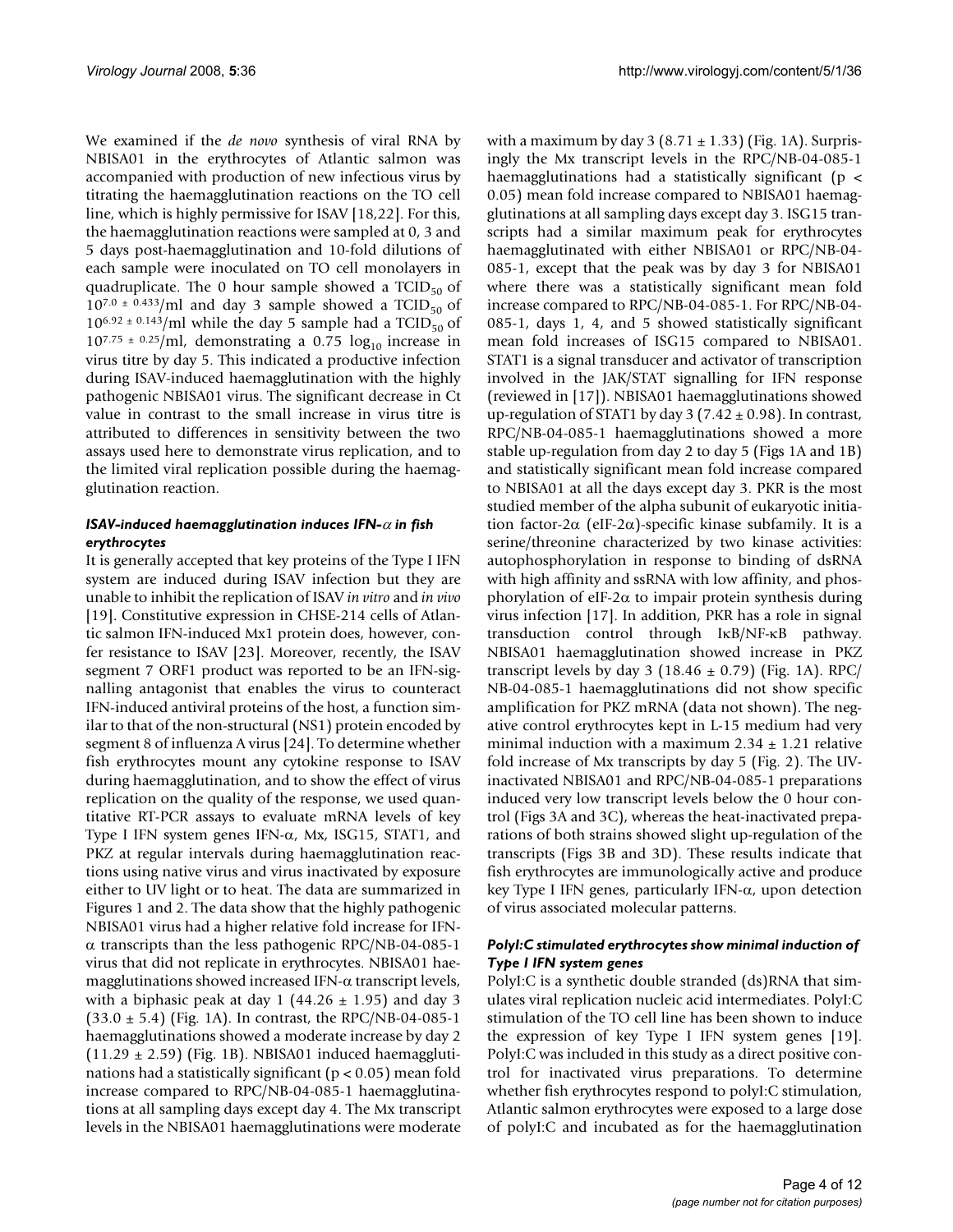A



Sampling days after haemagglutination with NBISA01



#### mRNA levels of key Type I IFN system genes in Atlantic salmon tion assay **Figure 1** erythrocytes in response to native virus during haemagglutina-

**mRNA levels of key Type I IFN system genes in Atlantic salmon erythrocytes in response to native virus during haemagglutination assay**. Relative fold increase of the key Type I IFN system genes in response to NBISA01 or RPC/ NB-04-085-1 haemagglutination calibrated to the 18S rRNA housekeeping gene and the 0 hour control (values are average of a triplicate observation ± standard deviation): **(A)** relative fold stimulation of Atlantic salmon IFN genes (SasaIFN-α1 and SasaIFN-α2), Mx, ISG15 and STAT1 by NBISA01 virus; **(B)** relative fold stimulation of Atlantic salmon IFN genes (SasaIFN-α1 and SasaIFN-α2), Mx, ISG15 and STAT1 by RPC/NB-04-085-1.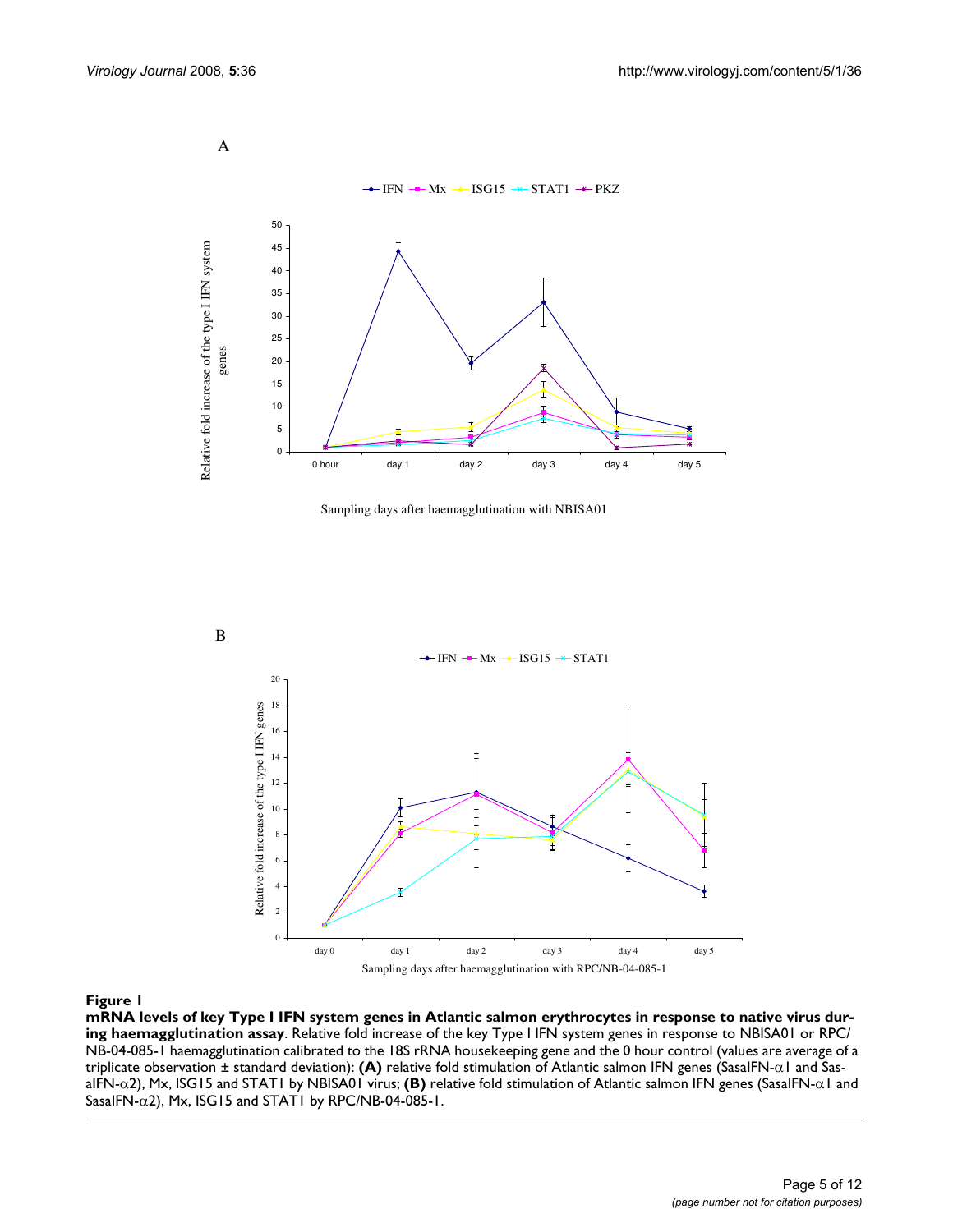

 $\Box$  IFN  $\Box$  Mx  $\Box$  ISG15  $\Box$  Mx

mana levels of key Type I in Atlantic sa tination assay) assays a tination assay in L-15 medium (negative control for haemagglu**mRNA levels of key Type I IFN system genes in Atlantic salmon erythrocytes in L-15 medium (negative control for haemagglutination assay)**. Relative fold stimulation of the key Type I IFN system genes in Atlantic salmon erythrocytes when virus is not present; i.e., in response to L-15 medium alone (negative control) calibrated to the 18S rRNA housekeeping gene and the 0 hour control (values are average of a triplicate observation ± standard deviation): Atlantic salmon IFN genes (SasaIFN- $α1$  and SasaIFN- $α2$ ), Mx, ISG15 and STAT1 in negative control erythrocytes.

reactions. As shown in Figure 4, there was only minimal induction of the genes investigated except for ISG15 and Mx by 72 hours after stimulation. These results show that, unlike TO cells, Atlantic salmon erythrocytes do not efficiently respond to polyI:C stimulation. However, the response was similar to that of erythrocytes exposed to heat-inactivated ISAV or to L-15 medium alone (negative control assays).

# **Discussion**

Two models of haemagglutination-infection phenotypes have been proposed to account for the anaemia associated with the clinical disease due to ISAV infection in fish. The first model is that anaemia in the clinical disease is due to uptake by immune cells of fish erythrocytes coated with ISAV [6], and the receptor destroying enzyme (RDE) activity, which is related to the pathogenicity of the virus [13], allows the virus to elute from fish erythrocytes except those of Atlantic salmon [7]. An alternative model is that failure of ISAV to elute from Atlantic salmon erythrocytes favours virus infection of the erythrocytes, which might result in cell death, and this combination is related to the pathogenicity of the virus [11]. Such a haemagglutination-infection phenotype is fundamentally different from haemagglutination by avian and mammalian orthomyxoviruses, and may be indicative of a different pathogenesis for the fish orthomyxovirus.

In the present study we set up haemagglutination assays in L-15 growth medium to compare two phenomena (elution and uptake) of the ISAV-induced haemagglutination of Atlantic salmon erythrocytes between virus strains of differing pathogenicities. We found remarkable differences in virus replication and quality of cytokine response in the fish erythrocytes. Real-time quantitative RT-PCR was used to assess the viral RNA levels (i.e., both vRNA and viral mRNA) in the haemagglutination reaction samples. Only the Ct values for the NBISA01 haemagglutinations showed any decrease from the 0 hour to day 5. This decrease was evident even when oligodT primers were used for cDNA synthesis, confirming that there was *de novo* synthesis of virus genes in the erythrocytes. However, there are relatively long stretches of adenosine residues in the ISAV target gene that could allow detections of vRNA as well. The RPC/NB-04-085-1 haemagglutinations showed no changes in the Ct values at any sampling time point, indicating that the low pathogenic virus did not replicate in erythrocytes. Moreover, using virus titrations in the TO cell line, it was shown that NBISA01 haemagglutinations resulted in a productive infection. The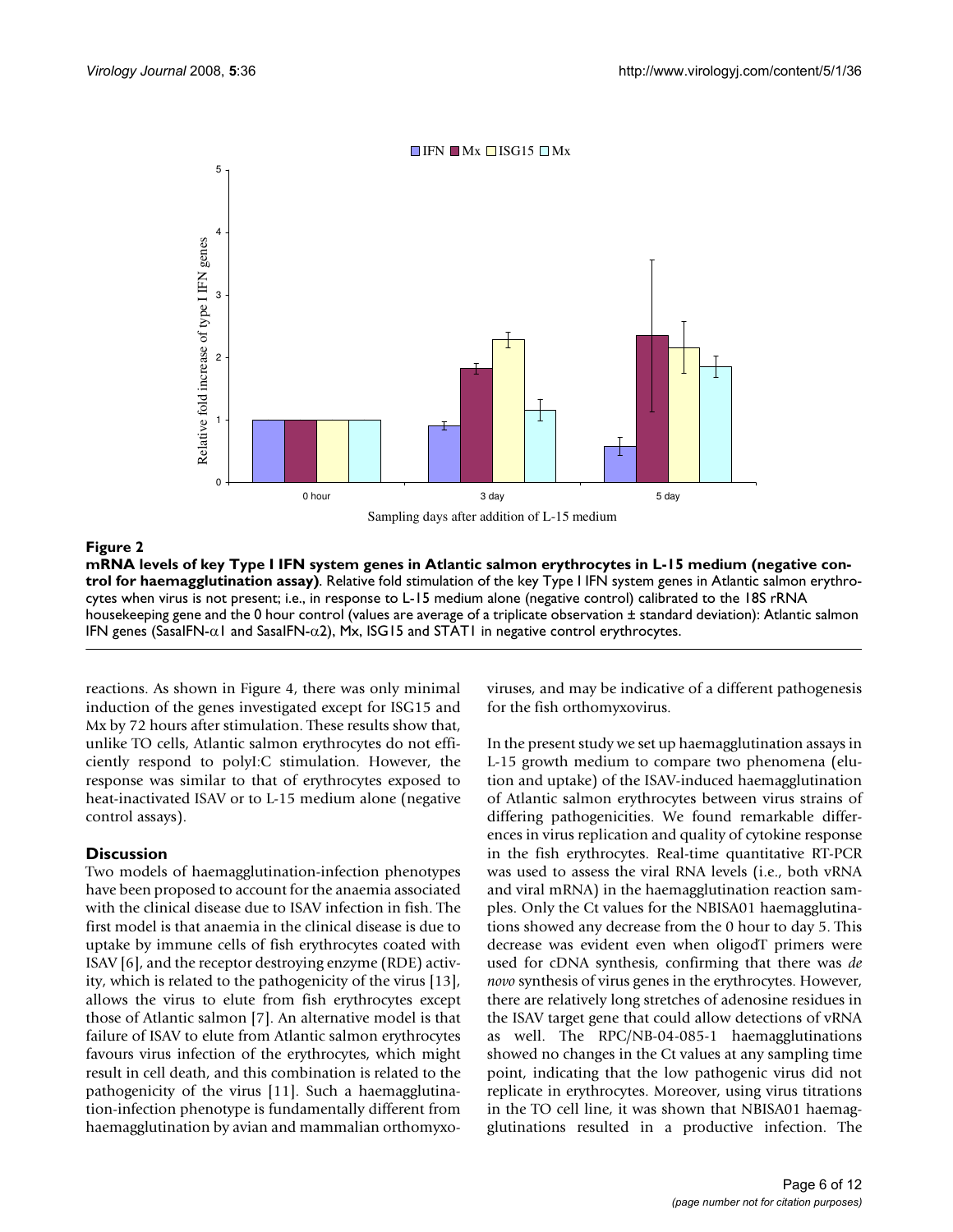

### mana levels of key Type I in Atlantic salmon assay assay assay in atlantic salmon erythrocytes in atlantic salmon erythrocytes in response to inactivate during haemag-

**mRNA levels of key Type I IFN system genes in Atlantic salmon erythrocytes in response to inactivated virus during haemagglutination assay**. Relative fold increase of the key Type I IFN system genes calibrated to the 18S rRNA housekeeping gene and the 0 hour control (values are average of a triplicate observation ± standard deviation): **(A)** UV-inactivated NBISA01; **(B)** heat-inactivated NBISA01; **(C)** UV-inactivated RPC/NB-04-085-1; and **(D)** heat inactivated RPC/NB-04- 085-1 haemagglutination.

increase in virus titre between day 0 and day 5 was only  $10^{0.75}$  TCID<sub>50</sub> in contrast to the 10-fold increase in the viral transcript levels detected by real-time RT-PCR within the same samples. This may be due to three factors: [1] the lower sensitivity of the virus titration in TO cell line compared to real-time RT-PCR, [2] the fact that real-time RT-PCR also detects non infectious or defective particles which the  $TCID_{50}$  does not, and [3] the fact that the virus replication associated with haemagglutination involved only a single cycle of virus replication as multiple haemagglutination events were unlikely. It is interesting to note that avian erythrocytes (which have a dormant nucleus, in contrast to the complete nucleus in fish erythrocytes) also demonstrate virus uptake during haemagglutination by influenza A virus and show *de novo* synthesis of viral proteins but not production of new infectious virus particles [5] whereas mammalian erythrocytes that do not have a nucleus have completely lost the capacity for virus replication during influenza A virus-induced haemagglutination.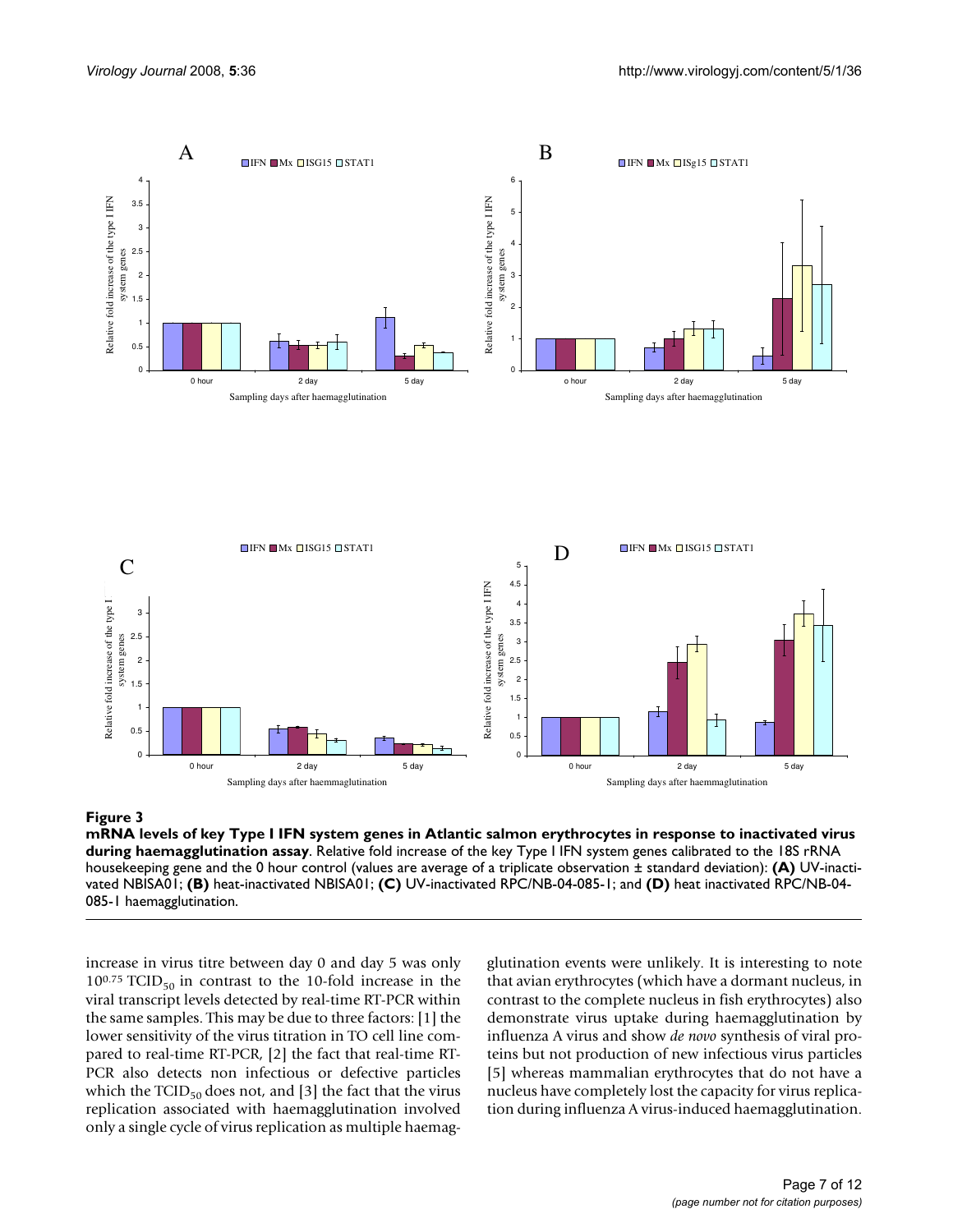

**mRNA levels of key Type I IFN system genes in Atlantic salmon erythrocytes in response to PolyI:C stimulation**. Relative fold increase of the key Type I IFN system genes in response to polyI:C stimulation calibrated to the 18S rRNA housekeeping gene and the 0 hour control (values are average of a triplicate observation ± standard deviation).

In addition to virus replication in haemagglutinations induced by the highly pathogenic NBISA01 strain, we found that there was also a higher relative fold increase of IFN- $\alpha$  transcripts than with the less pathogenic RPC/NB 04-085-1 strain which did not replicate in erythrocytes. The induction of the IFN- $\alpha$  gene closely followed the increase of NBISA01 transcripts in that by day 1 the viral transcripts started to increase simultaneously with the first peak of IFN- $α$  transcripts. The NBISA01 haemagglutinations showed a pattern of fold increase with a peak of IFN- $\alpha$  and Mx transcripts for a shorter period of time. This pattern of induction is not continuous like the inductions in TO cells infected with ISAV [19]. This may be due to differences between the cell cycle of TO cells (which actively multiply) and erythrocytes (which do not multiply) in combination with the single cycle of virus replication that probably occurs during haemagglutination in contrast to multiple cycles of infection possible in TO cells. For the NBISA01 haemagglutinations in the present study, the level of IFN-α appeared to have a transient biphasic peak at 1 and 3 days post-haemagglutination.

Both the UV- and heat-inactivated preparations of both NBISA01 and RPC/NB-04-085-1 viruses and the L-15 medium assay (negative control) showed no haemagglutination. The UV-inactivated viruses also showed no induction of type I IFN system genes whereas the heatinactivated viruses and the L-15 medium assay showed

induction of the type I IFN system genes by day 5 similar to those due to polyI:C stimulation by day 3. The absence of haemagglutination in the UV-inactivated viruses was unexpected since the inactivation was directed towards the viral genome and not the surface glycoproteins required for haemagglutination. One possible explanation is that the UV lamp generated sufficient heat over the 18 hours of exposure to contribute to the denaturation of the virus surface glycoproteins. In contrast, the heat inactivation alone had no effect on the viral ssRNA genome but probably even disrupted the structural viral proteins so that the virus RNA was exposed and easily detected by the erythrocyte viral pattern recognition receptors so as to induce the observed minimal induction of the Type I IFN system genes. Alternatively, these minimal responses were non-specific since they were also seen with L-15 medium alone (negative control assays).

STAT-1 expression has been studied in other fish species including rainbow trout [25] but this is the first study to investigate STAT1 expression in Atlantic salmon. It appears that induction of STAT1 is not as highly responsive to IFN induced by virus infection as the other component genes of the Type I IFN system in that the fold increase was low compared to the other genes studied. This could be related to the multifunctional role of this transcription factor.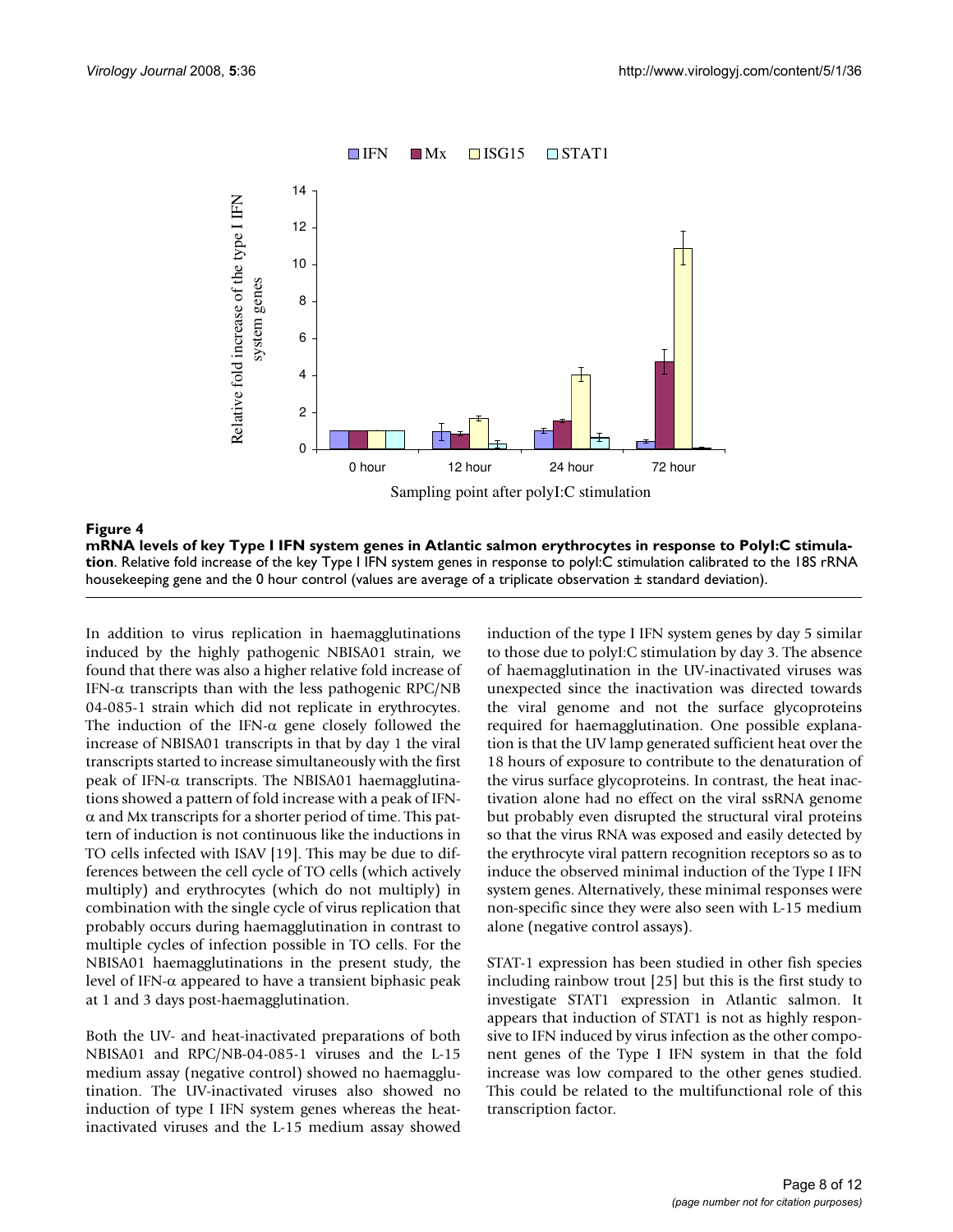The NBISA01 haemagglutination showed a moderate relative fold increase of PKZ transcripts. PKR gene has been characterized in rainbow trout [26], and crucian carp [27]. PKR is one of the antiviral proteins of the IFN system [17]. For Atlantic salmon, only the sequence of a Z-DNA binding eIF-2α kinase is available in the GeneBank database. In crucian carp cells, PKR mRNA has been shown to be upregulated in response to either IFN protein treatment or virus infection. Moreover, in rainbow trout PKR has been shown to be activated to phosphorylate eIF-2 $\alpha$  in response to polyI:C stimulation and virus infection. It is very interesting that Atlantic salmon erythrocytes showed expression of PKZ gene, albeit moderate, in response to haemagglutination with a pathogenic ISAV strain.

In the present work the RT quantitative PCR data showed varying levels of induction of key Type I IFN system genes IFN-α, Mx, ISG15, STAT1, and PKZ upon haemagglutination of erythrocytes by the highly pathogenic NBISA01 virus. This virus induced significantly high relative fold increase in IFN- $\alpha$  transcripts compared to the RPC/NB-04-085-1 virus although both viruses had similar levels of induction of Mx, ISG15 and STAT1. The slight Type I IFN system response with RPC/NB-04-085-1 haemagglutinations which involve only virus adsorption but no endocytosis [11] and no replication is an interesting observation. Various viral pathogen recognition receptors are involved in the detection of viral pathogen associated molecular patterns such as dsRNA, ssRNA, DNA, and viral glycoproteins like haemagglutinin proteins. In the case of human cytomegalovirus [28], herpes simplex [29] and human immunodeficiency virus [30], peripheral mononuclear cells have been shown to induce Type I IFN independent of virus replication, purely by the viral glycoproteins. Thus the low level Type I IFN system gene induction detected in the present study for the low pathogenic RPC/NB-04-085- 1 virus could possibly be associated with the detection of the viral HE protein during haemagglutination.

PolyI:C is a synthetic dsRNA that is detected either by the RNA helicases or the Toll-like receptor 3 (TLR3) to activate the transcription of type I IFN system genes (reviewed in [16]). This has been shown in the macrophage-like Atlantic salmon TO cell line [19]. Stimulation of erythrocytes with polyI:C did not, however, result in induction of Type I IFN genes even with a polyI:C dose 10 times that used elsewhere [19]. It was previously reported that CHSE-214 cells incubated with polyI:C show no expression of Mx [31], probably because of inefficient response to polyI:C stimulation. In the present study, NBISA01 endocytosis and replication in Atlantic salmon erythrocytes resulted in up-regulation of the IFN-α gene possibly by detection of the viral molecular patterns by the erythrocytes. Thus the minimal induction of the Type I IFN genes in fish erythrocytes by polyI:C could be due to inefficient membrane transport activity of erythrocytes.

# **Conclusion**

In conclusion, we report here that ISAV-induced haemagglutination by a pathogenic virus strain results in virus uptake and productive infection of Atlantic salmon erythrocytes accompanied by significant induction of IFN-α. This study also highlights the critical role of ISAV strain variation in the initial stages of the virus-cell interaction during haemagglutination, and possibly in the pathogenesis of ISA. Moreover, the study shows for the first time that fish erythrocytes immunologically respond to ISAV infection.

# **Methods**

# *Viruses*

Two ISAV isolates of differing genotypes and pathogenicities were used. NBISA01 is a highly pathogenic strain belonging to the North American genotype, whereas RPC/ NB 04-085-1 is a low pathogenic strain of the European genotype found in eastern Canada and its HE protein places it in a unique, highly polymorphic region (HPR) group [32]. The two isolates have variations in the amino acid sequence of the HPR region with amino acid deletions of 13 and 17 amino acids for RPC/NB-04-085-1 and NBISA01, respectively [33]. The viruses were propagated in the TO cell line [18] and the cell lysates were titrated on TO cell monolayers as previously described [34] prior to use in the subsequent studies.

# *Virus inactivation*

The viruses were inactivated by using either UV light or heat treatment. UV inactivation of ISAV was carried out with a germicidal UV lamp (G30T8 with 30 Watt and 36 inch length, and a UV intensity of  $125 \mu W/cm^2$  at 1 meter from the lamp) suspended in a biological safety cabinet (Class II A/B3 BSC, Thermo Forma) following the procedure reported by Oye and Rimstad [35], with minor modifications. Briefly, 20.0 mls of virus suspension in a 4-well cell culture plate were placed 10 cm from the UV lamp. The plate was left open under UV-exposure for 18 hours. Heat inactivation of ISAV was performed by incubating 1.0 ml of the virus suspension in a 1.5-ml microfuge tube at 56°C for 5 minutes. Complete inactivation of virus by both methods was confirmed by titration in TO cell monolayers [34] before use in the haemagglutination reactions.

### *Haemagglutination assays*

Atlantic salmon erythrocytes were collected from specific pathogen free 100 g-Atlantic salmon using EDTA-coated Vacutainer® tubes. In preliminary experiments, the washed erythrocytes suspended in phosphate buffered saline (PBS) were not viable beyond 48 hours. Therefore,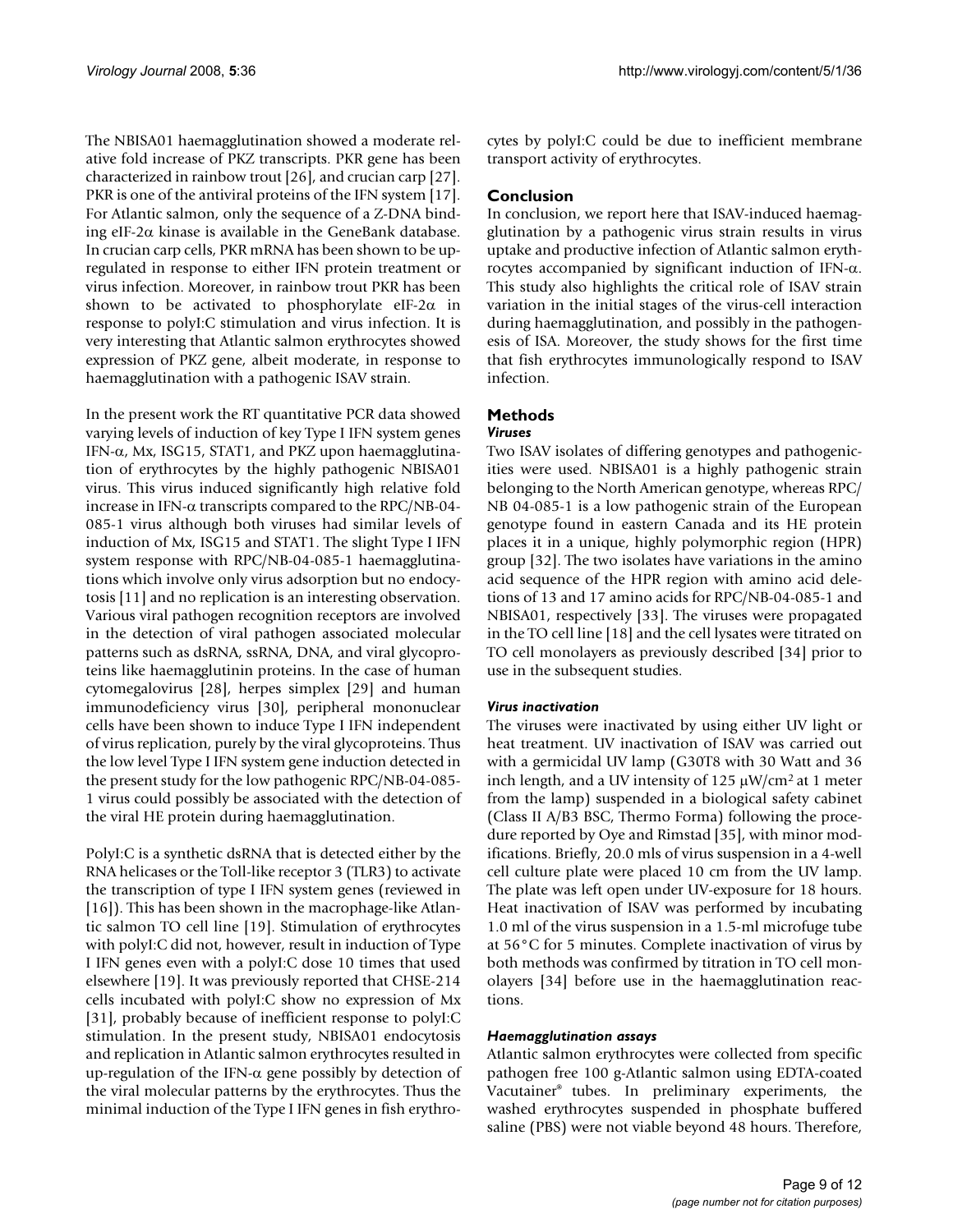common fish cell line growth media, Leibovitz's L-15 (Invitrogen) and Hanks minimum essential medium (BioWhittaker) (HMEM), were tested to identify one that better maintained erythrocyte viability. Using the Trypan blue dye exclusion test, we found that erythrocytes resuspended in L-15 growth medium had lower cell deaths, and those surviving maintained a normal shape in contrast to erythrocytes in HMEM growth medium which were shrunken. In subsequent experiments, the erythrocytes were washed and then resuspended in L-15 medium supplemented with 10% foetal bovine serum, 2 mM Lglutamine, 100 IU/ml penicillin G, 100 μg ml<sup>-1</sup> streptomycin, and 0.25 μg ml<sup>-1</sup> amphotericin B. For determining the haemagglutination (HA) units of the stock virus preparations, haemagglutination reactions were set up using 50 μl of two-fold dilutions of the two virus isolates and 50 μl of 1% erythrocytes [36]. The haemagglutination was set using four wells for each virus dilution; 1 HA unit was defined as the highest virus dilution that induced haemagglutination in four wells within 1 hr at room temperature. Subsequent haemagglutination reactions used 1 HA unit in 50 μl of virus preparation 50 μl of 1% erythrocytes in L-15 growth medium. The sealed plates were kept at room temperature for one hour, and then transferred to 16°C for the extended incubation until sampled.

### *PolyI:C stimulation of Atlantic salmon erythrocytes*

Washed Atlantic salmon erythrocytes were resuspended in L-15 medium consisting of 10% FBS, 2 mM L-glutamine, 100 IU ml-1 penicillin G, 100 μg ml-1 streptomycin, and 0.25 μg ml-1 amphotericin B, and polyinosinic:polycytidylic acid (polyI:C) (Amersham Biosciences) at a final concentration of 30 μg ml-1. One hundred microliters of 1% erythrocyte suspension was added to each well of the haemagglutination plate and incubated at 16°C. The preparations were sampled after 12, 24, and 72 hours.

#### *Detection of cytokine induction and virus replication using real-time RT-PCR with SYBR Green chemistry*

Total RNA from the haemagglutination samples was extracted from 375 μl of homogeneous erythrocyte suspensions using 1.25 ml of TRIZOL Reagent (Invitrogen). RNA extraction was performed from two separate samples at each sampling point, which were then pooled before DNase treatment using the DNase treatment kit (Roche) prior to RT-PCR amplification.

For quantification of the Type I IFN system genes and viral RNA, first strand cDNA synthesis was done using the Transcriptor reverse transcriptase first strand cDNA synthesis kit (Roche). The cDNA synthesis used 125 ng of total RNA in a master mix consisting of 4 μl of 5x RT reaction buffer, 2 μl of dNTP mix (200 μM), 2 μl of random hexamer (600 μM) or oligodT (0.8 μg/μl), 0.5 μl RNase inhibitor (40 U/ μl), 0.5 μl of Transcriptor reverse transcriptase (20 U/μl),

and nuclease free water adjusted to a final volume for 20 μl. The RT step was programmed at 25°C for 10 minutes followed by 55°C for 30 minutes and a final enzyme denaturation for 5 minutes at 85°C. Real-time PCR used first strand cDNA template with LightCycler FastStart DNA Master SYBR Green I (Roche) in the LightCycler (LC) 1.2 (Roche). The PCR primer pairs used are listed in Table 2; those for 18S rRNA, IFN- $\alpha$ , Mx, and ISG-15 are published [19], and the STAT-1 primer pair was described in Workenhe [37]. The PKZ (a Z-DNA binding orthologue of the mammalian double stranded RNA binding PKR) primer was designed using the coding sequence of Atlantic salmon Z-DNA binding eIF-2α kinase (GenBank Accession # [DQ182560\)](http://www.ncbi.nih.gov/entrez/query.fcgi?db=Nucleotide&cmd=search&term=DQ182560). The IFN gene primer set is designed in the common region of the two IFN-α subtypes, α1 and  $α2$ [38]. The 20 μl PCR reaction consisted of 2 μl of undiluted cDNA for all genes except 18S rRNA (which was diluted 1:1000) and 18 μl of the master mix prepared using 0.5 μl of the 10 μM of the forward and reverse primers (a final concentration of 0.25 μM), 2 μl of the LC SYBR Green I DNA Master mix, 1.6 μl of the stock 25 mM MgCl<sub>2</sub> (a final concentration of 0.003 μM), and 13.4 μl of nuclease free water. The real time PCR programme for amplifying PKZ gene had a master mix consisting of 12.8 μl of water, 2.4 μl of 25 mM MgCl<sub>2</sub> (a final concentration of 0.004 μM), 0.4 μl of the 10 μM forward and reverse primer, and 2 μl of SYBR Green master mix. The real-time PCR cycling conditions consisted of an initial denaturation at 95°C for 10 minutes to activate the hot-start polymerase, followed by 40 cycles of 95°C for 5 s, 59°C for 10 s (60°C for the PKZ gene), 72°C for 10 s, and detection at 80°C for 2 s. The cycle threshold (Ct) values, the number of cycles run in real-time RT-PCR when the fluorescence in the sample crosses a threshold value (background) and amplification enters a log-linear phase, were analyzed using LightCycler software version 3.5 (Roche). Melting curve analysis with the same software was performed from 70°C to 95°C in  $0.1\degree$ C/s increments to verify the specificity of the amplicons so as to interpret SYBR Green fluorescence data. For determining amplification efficiency of each primer set (Table 2), standard curves were generated using two-fold dilutions of cDNA run in triplicates for six consecutive dilutions. Each sampling point was run in triplicate and the stability of the 18S rRNA, used as housekeeping gene, was followed. The Ct values of positive amplicons were then analyzed using the Pfaffl method for relative quantification in real-time RT-PCR [39] as previously used elsewhere [19], to get relative fold increase of the Type I IFN genes at each sampling point calibrated to the house keeping gene and normalized with the 0 hour control. To test if the difference in mean relative fold induction between the two virus isolates at each sampling point was statistically significant, data were initially checked for equality of variance using F- test in Microsoft Excel spread sheet. Then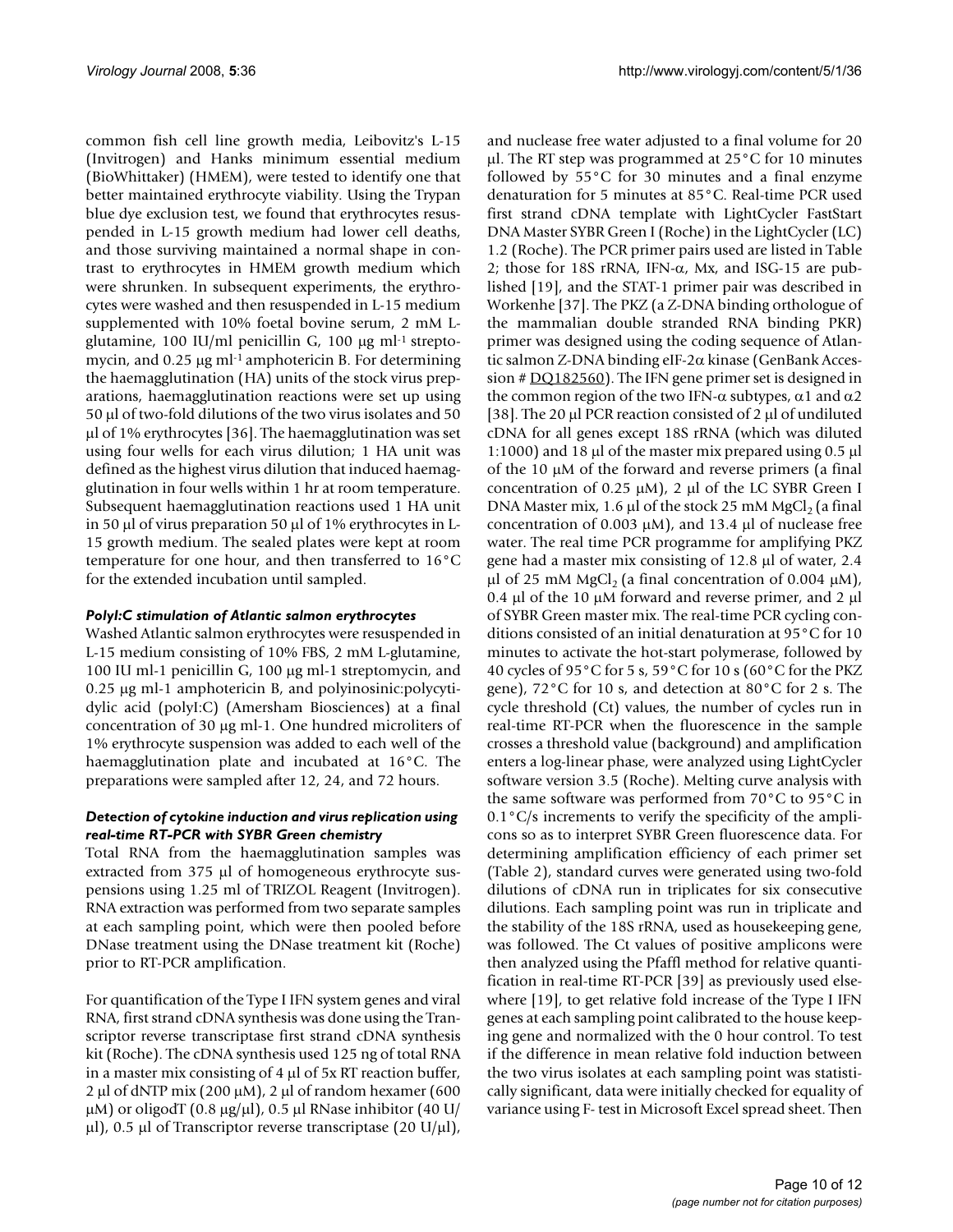| Primer name  | Primer sequence              | Amplicon length (bp) | Amplification efficiency |
|--------------|------------------------------|----------------------|--------------------------|
| As IFN Fwd   | TGCAGTATGCAGAGCGTGTG         | 100                  | I.83                     |
| As IFN Rev!  | <b>TCTCCTCCCATCTGGTCCAG</b>  |                      |                          |
| As Mx Fwd    | <b>TGCAACCACAGAGGCTTTGAA</b> | 77                   | 1.88                     |
| As Mx Rev    | GGCTTGGTCAGGATGCCTAAT        |                      |                          |
| As 18S Fwd   | TGTGCCGCTAGAGGTGAAATT        | 60                   | I.86                     |
| As 18S Rev   | <b>GCAAATGCTTTCGCTTTCG</b>   |                      |                          |
| As ISG15 Fwd | CTGAAAAACGAAAAGGGCCA         | 100                  | I.83                     |
| As ISG15 Rev | <b>GCAGGGACTCCCTCCTTGTT</b>  |                      |                          |
| As STATI Fwd | <b>TGTCTGTTGGCTCAGTTGCG</b>  | 100                  | I.82                     |
| As STATI Rev | <b>GAAATTGATGCTGTGGCGTCT</b> |                      |                          |
| As PKZ Fwd   | AGATAGCGAAGGCTGTTGGA         | 101                  | 1.913                    |
| As PKZ Rev   | <b>TGGTTTGTCTGGTGTTGCAT</b>  |                      |                          |

**Table 2: The oligonucleotide primers, amplicon length and amplification efficiency of the real time RT-PCR primers amplifying IFN, Mx, 18S, ISG15 and STAT1 genes**

<sup>1</sup>Primer amplifies SasaIFN- $α1$  and  $α2$ .

the t- Test was used considering the equality/inequality of variance where applicable [40].

For quantifying the level of viral RNA, real-time RT-PCR was done using the RNA Amplification Kit SYBR Green I (Roche) and the primer pair designed by Devold *et al*. [41] to amplify 220 bp of the ISAV segment 8, and previously described for real time RT-PCR [42], with minor modifications. Briefly, the 20 μl reaction consisted of 50 ng of total RNA in a master mix prepared using 0.3 μl of the 20 μM of the forward and reverse primers (final concentration of 0.3μM), 4 μl SYBR Green, 0.2 μl LC-RT PCR enzyme mix, 3 μl of the 5x resolution solution, 1.6 μl of the 25 mM stock MgCl<sub>2</sub> (a final concentration of 0.005  $\mu$ M), and nuclease free water adjusted to a final volume of 20 μl. The cycling conditions consisted of one cycle of RT at 55°C for 30 min, initial denaturation at 95°C for 30 s followed by 50 cycles of 95°C for 5 s, 59°C for 10 s, 72°C for 10 s, and detection at 80°C for 2 s. The Ct values and melting curve data were analyzed using LightCycler software version 3.5 (Roche). Melting curve analysis was performed from  $70^{\circ}$ C to  $95^{\circ}$ C in  $0.1^{\circ}$ C/s increments to verify the specificity of the amplicons so as to interpret SYBR Green fluorescence data. The amplicons were also run in 1% agarose gel electrophoresis in 1x Tris acetate EDTA buffer (40 mM Tris acetate and 1 mM EDTA) (Fisher Scientific) and stained with ethidium bromide and photographed under 304 nm UV light.

# *Detection of virus replication by titration on TO cell monolayers*

Total cell lysates of the haemagglutination assays (i.e., total virus) were titrated to determine growth cycles of the virus strains in Atlantic salmon erythrocytes. Virus titration utilized serial 10-fold dilutions of the samples ranging from 10-1 to 10-8, inoculated on 48-well cell culture plates containing TO cell monolayers using 4 wells per

dilution, from which the median tissue culture infectious dose (TCID $_{50}$ ) was determined as previously described [33]. Each sampling point was titrated in triplicate to obtain a standard deviation.

# **Competing interests**

The author( $\overline{s}$ ) declare that they have no competing interests.

# **Authors' contributions**

STW conducted all the experiments and wrote the manuscript. MJTK helped in designing the experiments and writing the manuscript. GMW and DWW helped in the initial stages of conceiving the study and edited the manuscript. DBG helped in designing the experiments and edited the manuscript. FSBK conceived the study, coordinated the research, and helped in designing the experiments, writing and editing the manuscript.

### **Acknowledgements**

This work was supported by the Natural Sciences and Engineering Research Council (NSERC) of Canada Discovery Grant to FSBK. We thank the staff of Aquatic Animal Facility of the Atlantic Veterinary College, especially Vicki Leggo for the kind cooperation and provision of fish for blood collection.

### **References**

- Kawaoka Y, Cox NJ, Haller O, Hongo S, Kaverin N, Klenk H-D, Lamb RA, McCauley J, Palese P, Rimstad E, Webster RG: **Infectious Salmon Anaemia Virus.** In *Virus Taxonomy – Eight Report of the International Committee on Taxonomy Viruses* Edited by: Fauquet CM, Mayo MA, Maniloff J, Desselberger U, Ball LA. Elsevier Academic Press: New York; 2005:681-693.
- 2. Falk K, Asperhaug V, Vlasak R, Endresen C: **[Identification and](http://www.ncbi.nlm.nih.gov/entrez/query.fcgi?cmd=Retrieve&db=PubMed&dopt=Abstract&list_uids=14990725) [characterization of viral structural proteins of infectious](http://www.ncbi.nlm.nih.gov/entrez/query.fcgi?cmd=Retrieve&db=PubMed&dopt=Abstract&list_uids=14990725) [salmon anaemia virus.](http://www.ncbi.nlm.nih.gov/entrez/query.fcgi?cmd=Retrieve&db=PubMed&dopt=Abstract&list_uids=14990725)** *J Virol* 2004, **78:**3063-3071.
- 3. Aspehaug VT, Mikalsen AB, Snow M, Biering E, Villoing S: **[Character](http://www.ncbi.nlm.nih.gov/entrez/query.fcgi?cmd=Retrieve&db=PubMed&dopt=Abstract&list_uids=16160182)[ization of the infectious salmon anaemia virus fusion protein.](http://www.ncbi.nlm.nih.gov/entrez/query.fcgi?cmd=Retrieve&db=PubMed&dopt=Abstract&list_uids=16160182)** *J Virol* 2005, **79:**12544-12553.
- 4. Clouthier SC, Rector T, Brown NEC, Anderson ED: **[Genomic](http://www.ncbi.nlm.nih.gov/entrez/query.fcgi?cmd=Retrieve&db=PubMed&dopt=Abstract&list_uids=11807235) [organization of infectious salmon anaemia virus.](http://www.ncbi.nlm.nih.gov/entrez/query.fcgi?cmd=Retrieve&db=PubMed&dopt=Abstract&list_uids=11807235)** *J Gen Virol* 2002, **83:**421-428.